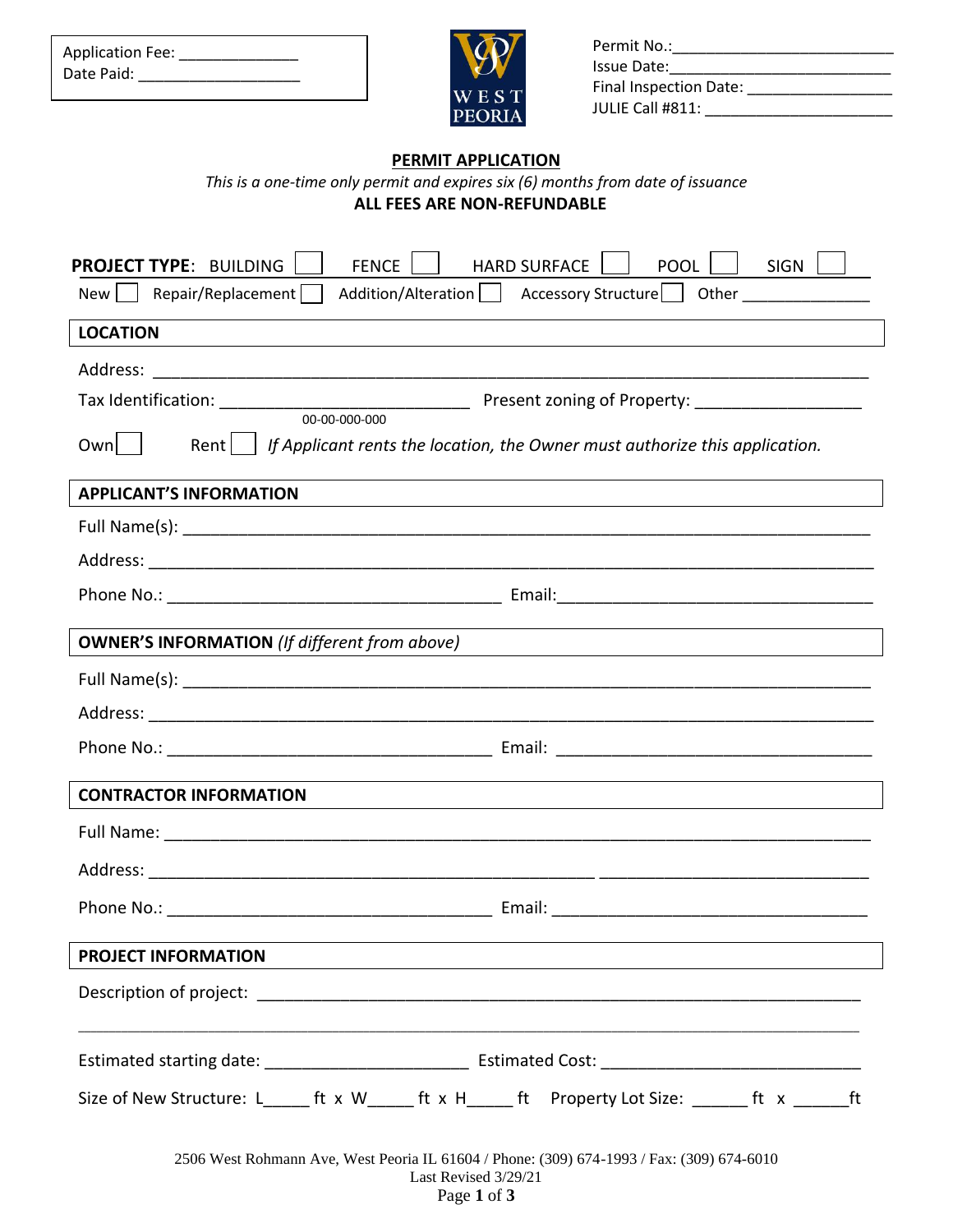| <b>PROJECT INFORMATION</b> continued                                                                                                                                                                   |  |  |
|--------------------------------------------------------------------------------------------------------------------------------------------------------------------------------------------------------|--|--|
| <b>BUILDING PERMIT:</b> Are there other structures on premises (i.e. garage, shed)? Yes $\Box$ No                                                                                                      |  |  |
|                                                                                                                                                                                                        |  |  |
| _____________________________ Dimensions: L_______ x W_______ x H________                                                                                                                              |  |  |
|                                                                                                                                                                                                        |  |  |
|                                                                                                                                                                                                        |  |  |
|                                                                                                                                                                                                        |  |  |
|                                                                                                                                                                                                        |  |  |
| NOTE: *Chain link and privacy fences are NOT allowed in front yards or front and side of corner lots and no<br>more than $3 - 4$ ft in height                                                          |  |  |
|                                                                                                                                                                                                        |  |  |
| HARD SURFACE PERMIT: If Driveway, please indicate: Front Entrance   Rear Entrance                                                                                                                      |  |  |
| <b>TYPE:</b> Concrete $\Box$ Blacktop/Asphalt $\Box$ Gravel $\Box$ Other $\Box$                                                                                                                        |  |  |
| Are there other hard surfaces on premises (i.e., sidewalks, driveway, patio)? Yes $\Box$ No $\Box$                                                                                                     |  |  |
| If yes, please list                                                                                                                                                                                    |  |  |
|                                                                                                                                                                                                        |  |  |
|                                                                                                                                                                                                        |  |  |
| <b>POOL PERMIT:</b> Aboveground   Inground   Temporary                                                                                                                                                 |  |  |
| POOLS OVER 18 INCHES MUST HAVE A MINIMUM OF A 42" FENCE THAT SHALL COMPLETELY SURROUND THE POOL,<br>EXCEPT FOR THOSE PORTIONS OF THE ENCLOSURE WHERE THERE IS A BUILDING THAT WOULD SERVE AS A BARRIER |  |  |
|                                                                                                                                                                                                        |  |  |
| SIGN PERMIT: TYPE: Ground   Pole   Roof   Projecting   Billboard                                                                                                                                       |  |  |
| Lighting: Internal   External<br>Electrical: Yes   No                                                                                                                                                  |  |  |
| Submit the following items with this application:                                                                                                                                                      |  |  |

- 1. A Site Plan\* of the project/s **must be provided, please attach to this application**.
- 2. A plat of the property, if applicable.
- 3. The appropriate fee.

\* Site Plan for a NEW building or addition must include:

- 1. Location and dimensions of all buildings (L x W x H), including accessory structures such as detached garages/storage sheds and attachments such as porches, decks, and patios with relevant setback lines.
- 2. Distance from property lines to existing property structures, including distance from the new structure and other structures.
- 3. Dimensions of property.